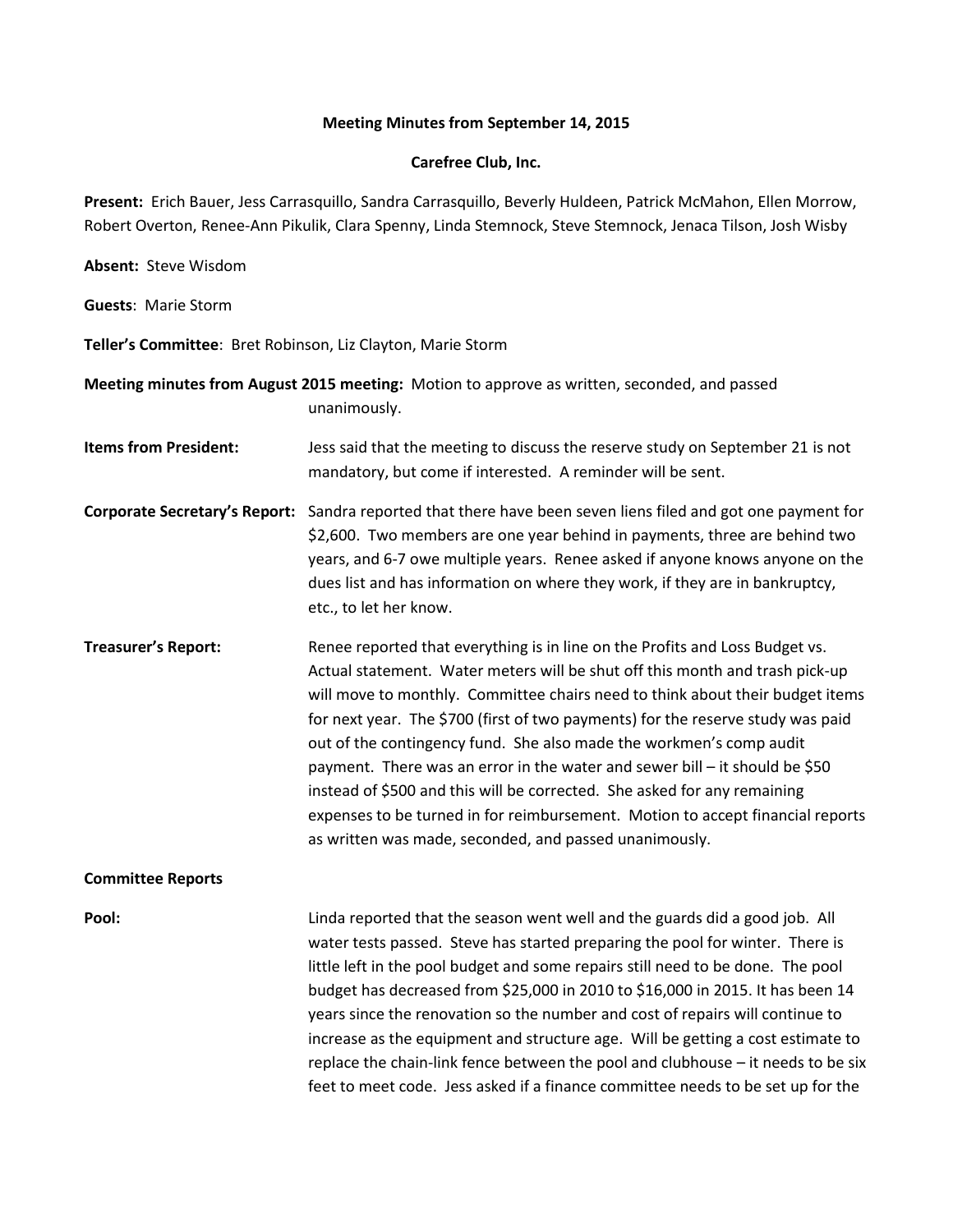|                       | 2016 budget – this is currently being done in an informal manner. Renee asked<br>committee chairs to rank their items in priority. Renee said that existing<br>committee chairs should start this process, and if a new chair is elected in<br>October, work together. Jess asked that the five committee chairs, the president<br>and treasurer be the finance committee. Budget requests should be sent to<br>Renee by the end of the month. May need to consider a dues increase.                                                                                                                                                                                                                                                                                                                                                                                                                                                                       |
|-----------------------|------------------------------------------------------------------------------------------------------------------------------------------------------------------------------------------------------------------------------------------------------------------------------------------------------------------------------------------------------------------------------------------------------------------------------------------------------------------------------------------------------------------------------------------------------------------------------------------------------------------------------------------------------------------------------------------------------------------------------------------------------------------------------------------------------------------------------------------------------------------------------------------------------------------------------------------------------------|
| <b>Grounds:</b>       | Patrick reported that he is still working with the sign company to have the work<br>redone to meet his standards. The 50% deposit has been paid. Work might be<br>completed in a week. Lawn treatments are done for the season. He will<br>purchase some trash cans for the courts. He is in the process of getting<br>estimates for resealing the parking lot (will include painting directional arrow for<br>traffic and the fire lane in front of the clubhouse and pool entrances).                                                                                                                                                                                                                                                                                                                                                                                                                                                                    |
| <b>Newsletter:</b>    | Jenaca reported that the next edition will be published October 1. Please<br>submit any items for inclusion by September 27. She will be including some<br>pictures from activities events from Bev.                                                                                                                                                                                                                                                                                                                                                                                                                                                                                                                                                                                                                                                                                                                                                       |
| <b>Clubhouse:</b>     | Absent.                                                                                                                                                                                                                                                                                                                                                                                                                                                                                                                                                                                                                                                                                                                                                                                                                                                                                                                                                    |
| <b>Web/Swim Team:</b> | Erich reported that the website now has newsletters from 2011 through current<br>editions. Two new widgets have been added - the day and time of board<br>meetings and pool status (open/closed). The pool widget can be updated if<br>closing due to weather, swim meet, etc. He is working on the photo montage<br>for the main page. Please submit photos to Erich if interested. He is working<br>with Steve W. on the dynamic clubhouse calendar. The \$200 charge for work on<br>the website by Erich's colleague has been waived due to the length of time to<br>complete the project, and there will be a charge of around \$400 for work on the<br>database. Meeting minutes will be posted on the board page. Swim team had a<br>great year. Another \$1,000 in sponsorship arrived. New lane line spool has<br>been ordered. He also offered some funds to help with pool repairs. Erich and<br>Renee said the new arrangement has worked well. |
| <b>Activities:</b>    | Josh said the hog roast went well, though attendance was down from 2014,<br>most likely due to the cooler weather. He thanked everyone who helped out<br>with the hog roast. He offered the remaining activities fund to assist with pool<br>repairs. He will talk with Clara and Patrick about having a trunk or treat event.<br>Patrick said some members didn't like the pool being closed between Labor Day<br>and the hog roast - may consider having the hog roast on the weekend before<br>Labor Day next year.                                                                                                                                                                                                                                                                                                                                                                                                                                     |